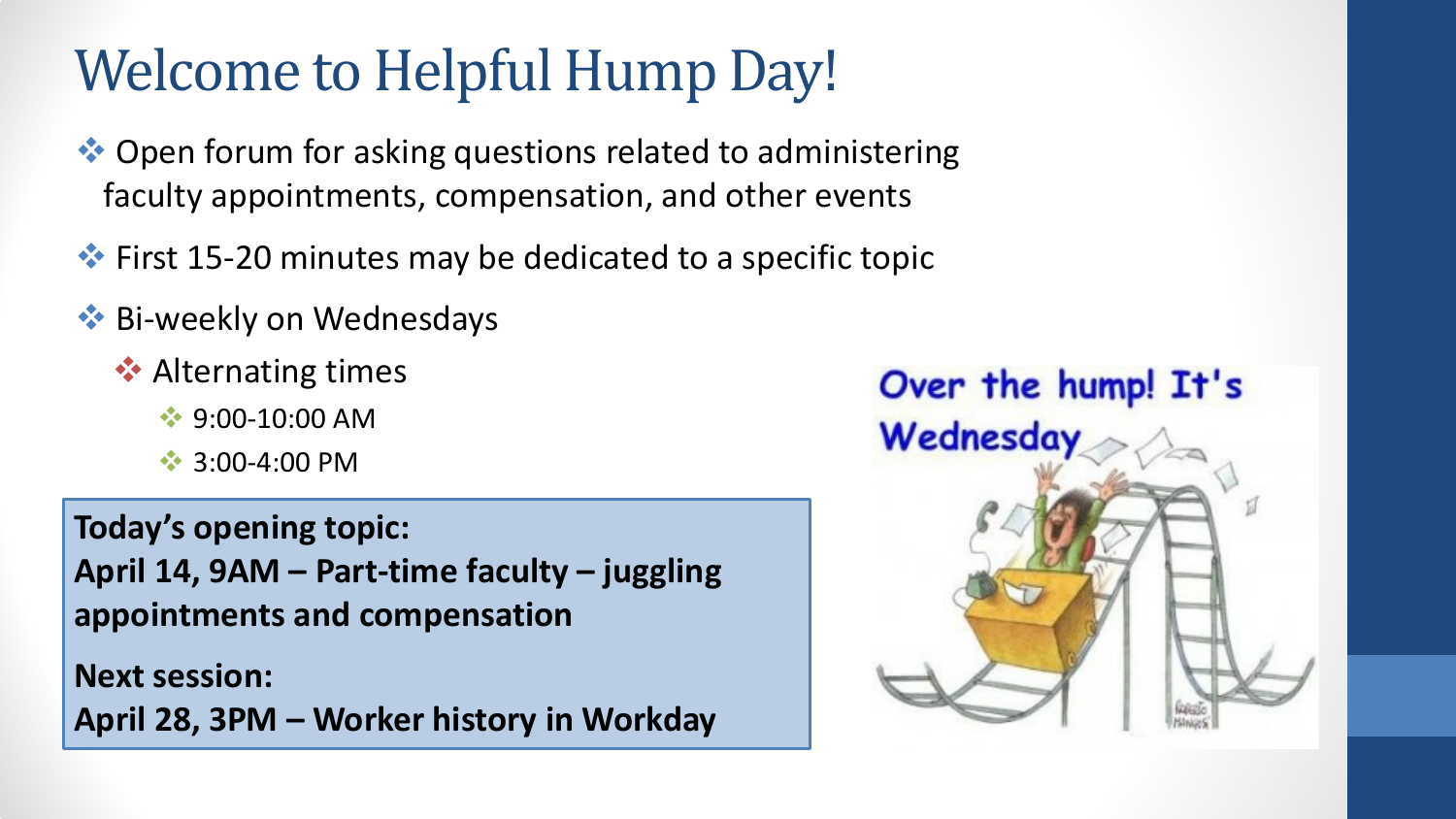### Updates

Changes to business processes in Workday may cause challenges with the need to Skip one-time payments in Workday

▶ Refer to memo from Anna Maria Hummerstone sent on April 6, 2021

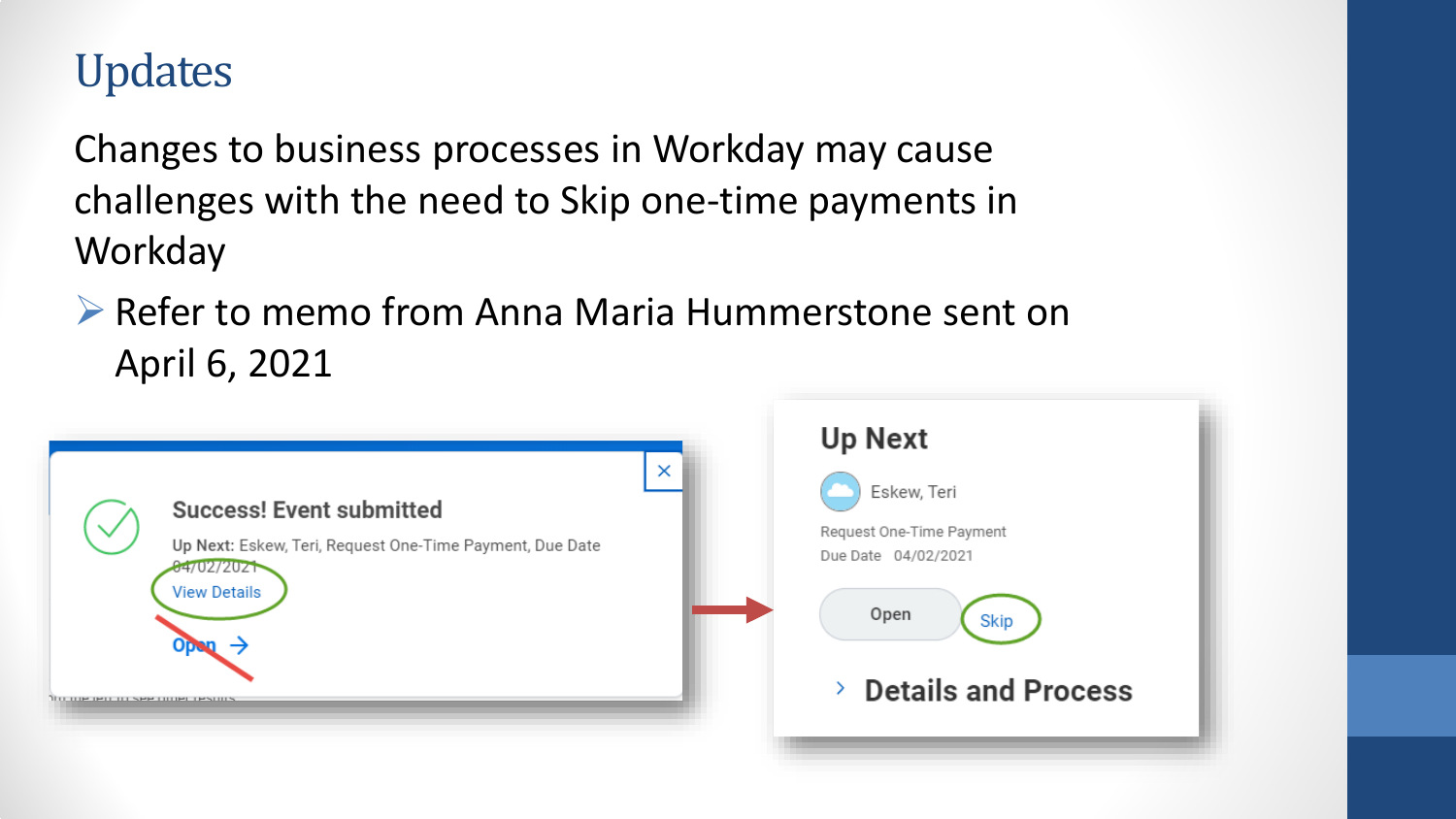### Reminder

All Overpayment Recovery Forms and Payroll Adjustment Forms (on-demand payment requests) need to come to [faculty.admin@yale.edu](mailto:faculty.admin@yale.edu)

- ▶ OFAS insures that the record in Workday has been correctly adjusted
- **▶ OFAS insures that duplicate payments are not** issued
- **▶ OFAS coordinates repayment schedules with** Payroll

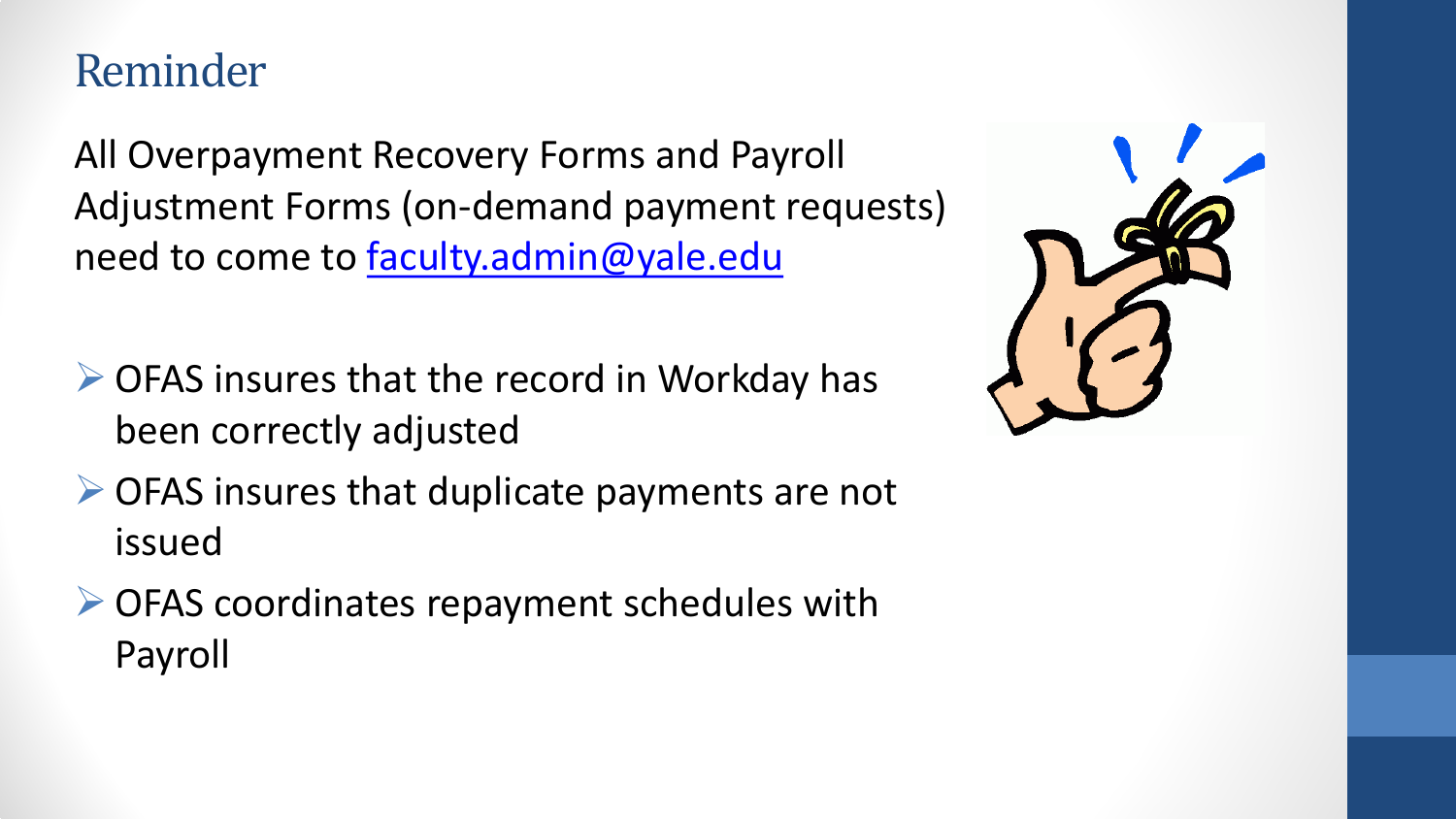Example scenario:

#### Faculty member gets appointed to teach one course in more than one department

- $\triangleright$  One department should remain the home (Supervisory Org or SO) and the Primary appointment
- $\triangleright$  All other units need to add Secondary appointments
- $\triangleright$  All other units need to complete and submit the necessary documentation to both OFAS and the Primary unit
- $\triangleright$  If different term, the Primary unit remains primary if plans to reappoint
- $\triangleright$  If compensation, Primary unit needs to submit a Job Change to increase the FTE, if needed, and adjust compensation as needed, and possibly the Annual Work Period (AWP) and Disbursement Plan Period (DPP)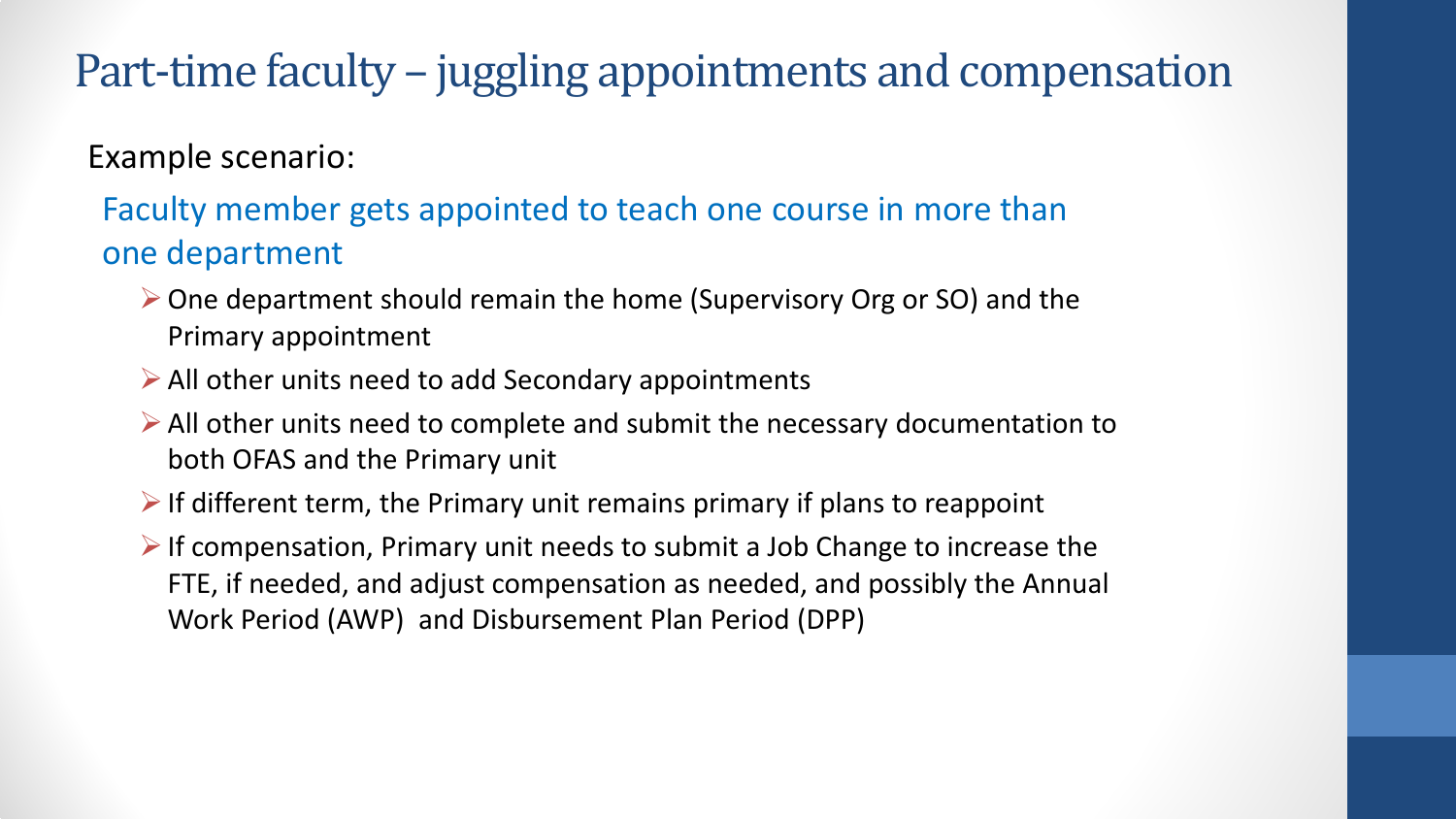Example scenarios:

Faculty member gets appointed to teach for one term each year and needs to be paid during the off term for non-teaching assignment

- $\triangleright$  If ongoing work, you may need to hire them into a non-academic position
- $\triangleright$  If one-time and the Provost's Office approves, you may need to convert them to Academic Services Providers
	- Simple Job Change to change the Job Profile and Employee Type, then enter onetime payment.
		- $\triangleright$  Instructions are online [https://facultyadmin.yale.edu/academic-services-provider-and](https://facultyadmin.yale.edu/academic-services-provider-and-teacher-summer-programs)teacher-summer-programs
	- $\triangleright$  You will need to convert them back to their faculty job profile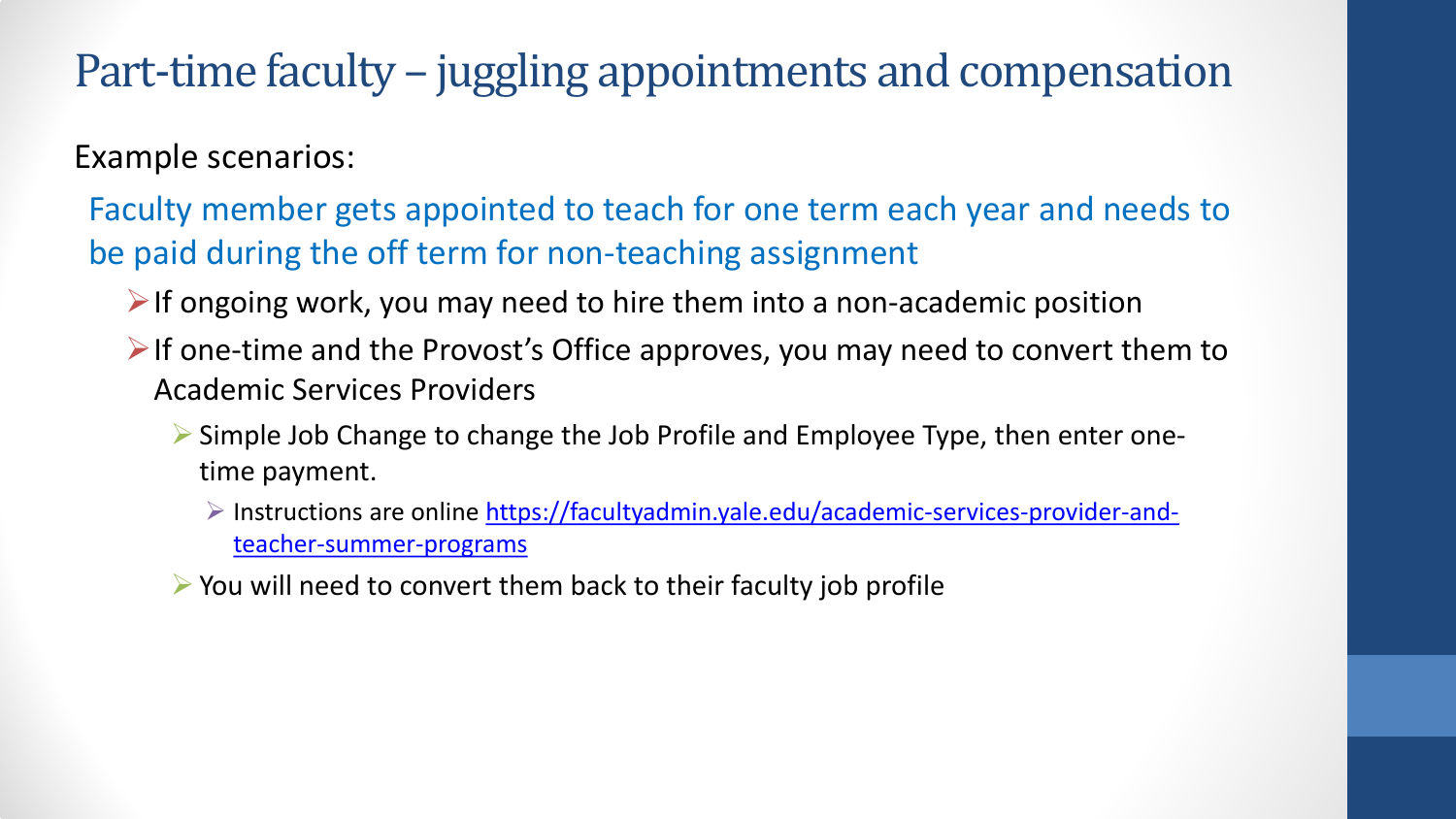Example scenario:

Faculty member gets hired to perform non-teaching *hourly* work during their teaching appointment

- $\triangleright$  The Paying Unit will need to estimate the number of hours and pay that will be provided monthly
	- $\triangleright$  The unit will also need to track the actual hours and make adjustments toward the end of the assignment
- The Paying Unit will need to complete and submit the necessary documentation to both OFAS and the Primary unit
- $\triangleright$  Primary unit needs to submit a Job Change to increase the FTE and adjust compensation as needed
	- $\triangleright$  Primary unit may also need to remove this additional assignment if it ends prior to the appointment end date
- $\triangleright$  If the non-teaching work extends beyond the appointment end date, the individual may need to be transferred to Paying Unit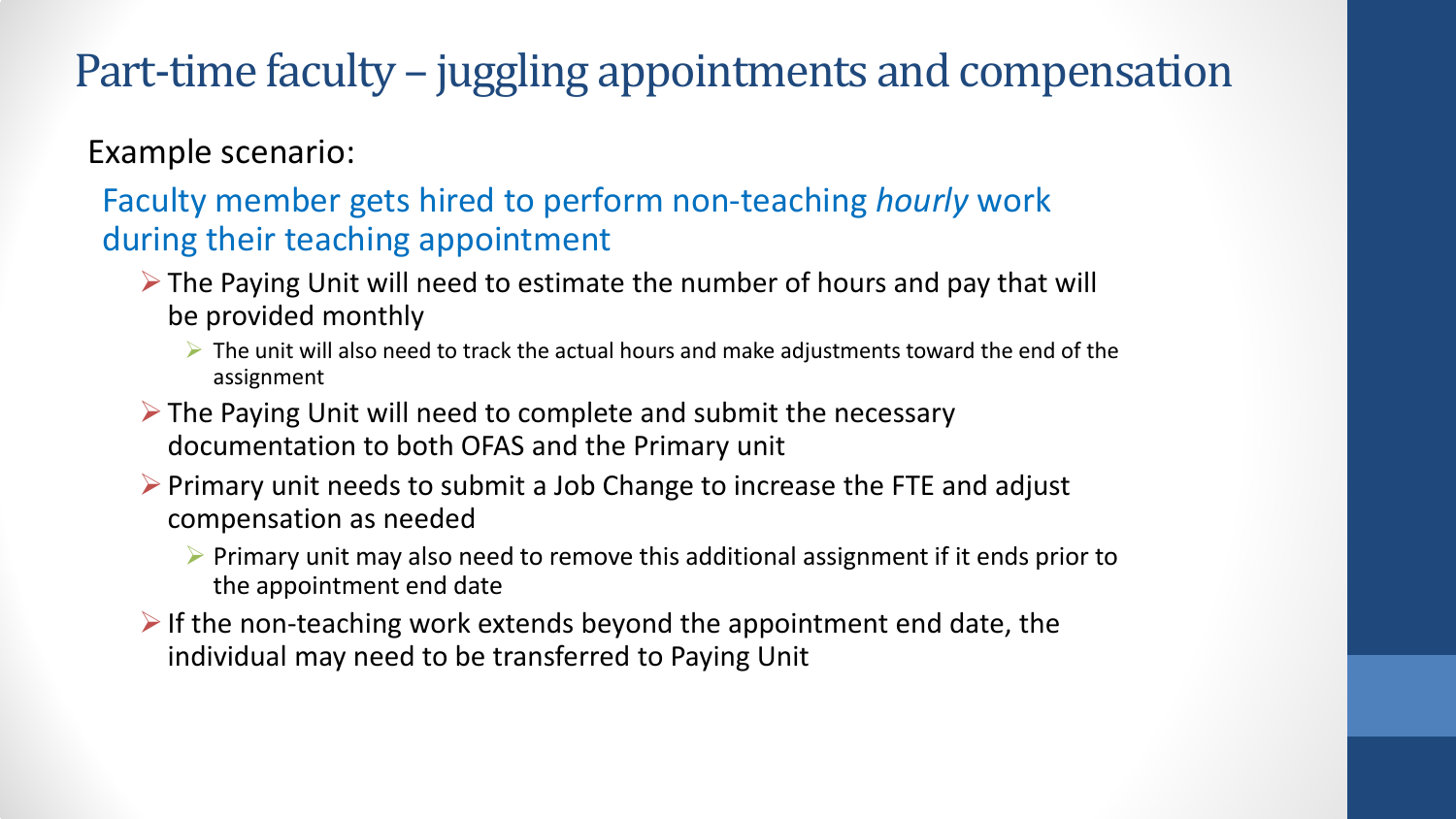Example scenario from *Chat*:

Visiting Professor teaches only one term a year. His term ends this May and starts again January 1st. What is the best way to reappointment him [in Workday] for the same salary?

- If he needs to be reappointed and the appointment is active (and it should be), Update the current appointment with the new term dates.
- $\triangleright$  If same term, i.e. no change to AWP and DPP, and same FTE as previous year, you just need to submit a Request Compensation Change to re-add the compensation.
	- $\triangleright$  Step 1: Update for the appointment and select reason Reappointment with Comp change. This will launch the To Do for the comp change.
	- Step 2: On the comp change select "Salary Correction" as the reason.
- $\triangleright$  If different term, i.e. need to change AWP and DPP, or different FTE, on the Update for the appointment, select reason Reappointment with Job Change.
	- $\triangleright$  This will launch the To Do for the job change which will also includes a step for updating compensation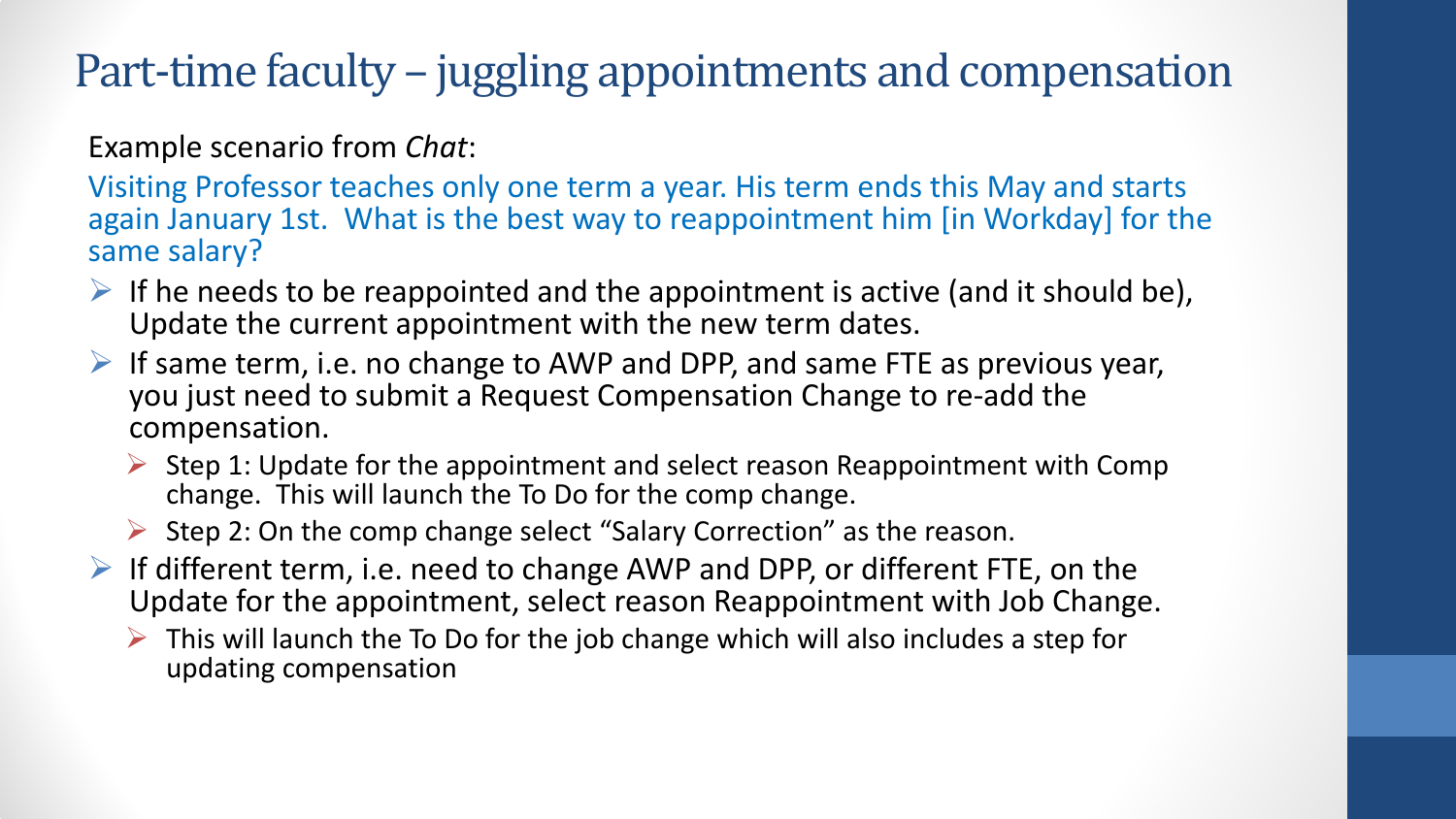Question from *Chat*:

Secondary Appointment in FAS, multiple year, faculty member is not Primary FAS. Do we need Faculty Vote Form, which addresses FASTAP16 etc.? How do we work around this?

- [Secondary Appointments | Faculty of Arts and Sciences \(yale.edu\)](https://fas.yale.edu/book/secondary-appointments)
- $\triangleright$  Submit all paperwork to [fas.dean@yale.edu](mailto:fas.dean@yale.edu) and OFAS
- $\triangleright$  Secondary appointments can only be a max of 5 years and never later than the Primary appointment end date
- $\triangleright$  On the vote form, select "Secondary"; FASTAP16 does not apply to non-FAS faculty

Non-FAS secondary appointments – just need to submit the Secondary Appointment Form to OFAS